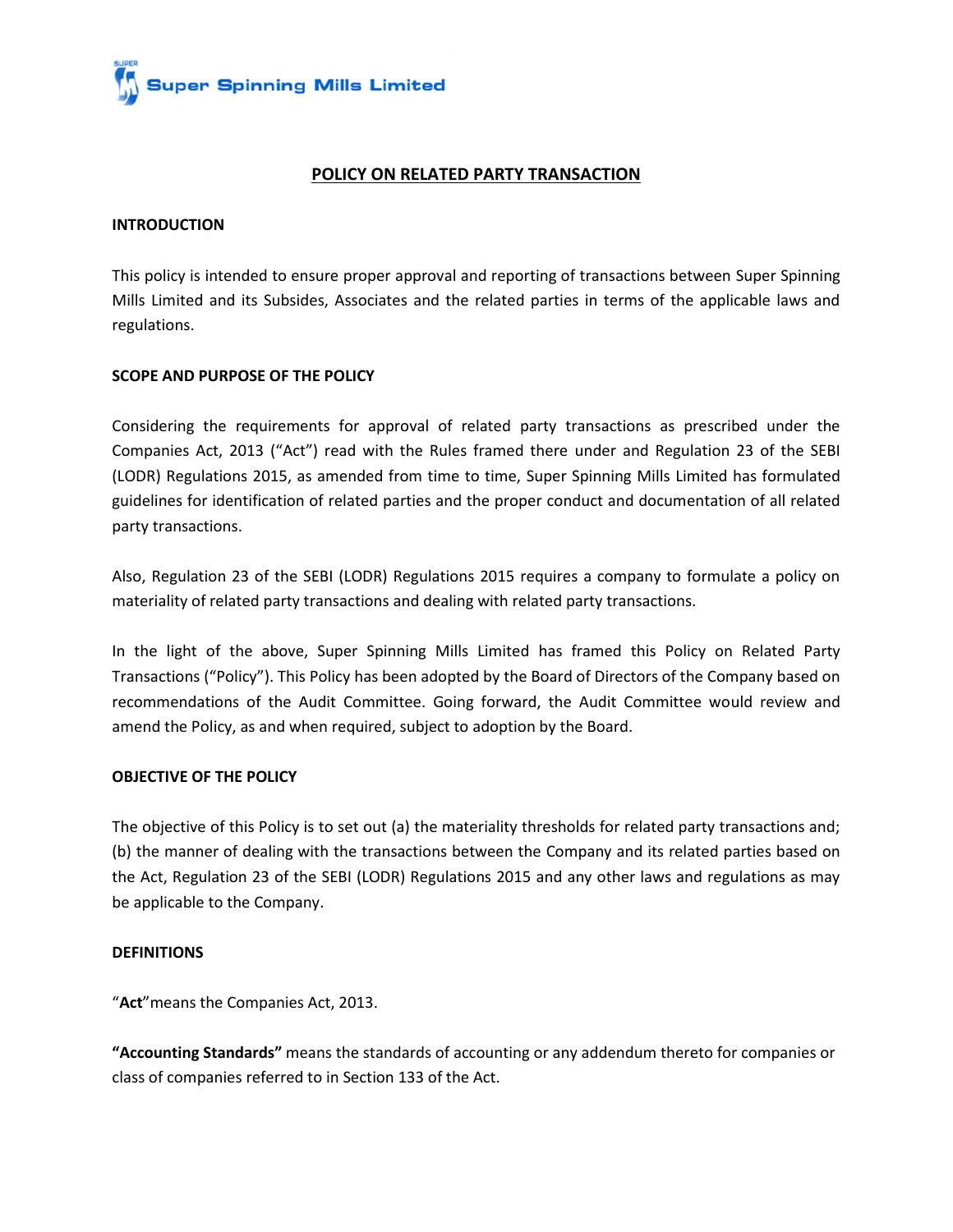**"Arm's Length Transaction"** means a transaction between two related parties that is conducted as if they were unrelated, so that there is no conflict of interest.

**"Board"** shall mean Board of Directors of the Company.

**"Company"** means Super Spinning Mills Limited

**"Ordinary course of business"** means the usual transactions, customs and practices undertaken by the Company to conduct its business operations and activities and includes all such activities which the company can undertake as per Memorandum & Articles of Association. The Board and Audit Committee may lay down the principles for determining ordinary course of business in accordance with the statutory requirements and other industry practices and guidelines.

**"Relative"** with reference to a Director or KMP means persons as defined in Section 2(77) of the Act and rules prescribed thereunder.

**"Related Party"** has the meaning as defined in Section 2(76) of Companies Act, 2013 and SEBI (Listing Obligations and Disclosure Requirements) Regulations, 2015.

Provided that:

(a) any person or entity forming part of the promoter or promoter group of the listed entity; or

(b) any person or entity, holding equity shares

(i) of twenty percent or more or

 *(ii) of ten percent or more (with effect from 01.04.2023)*

in the listed entity either directly or on a beneficial interest basis as provided under Sec. 89 of the Companies Act, 2013, at any time, during the immediate preceding financial year;

shall be deemed to be a related party.

**"Related Party Transaction"** means *any transaction involving* transfer of resources, services or obligations between

- (a) *<sup>3</sup>* the Company or any of its subsidiaries and a related party of the Company or any of its subsidiaries; or
- (b) *<sup>3</sup>* the Company or any of its subsidiaries and any other person or entity whose purpose is to benefit a related party of the Company or any of its subsidiaries

regardless of whether a price is charged, including but not limited to the following –

I. sale, purchase or supply of any goods or materials;

II. selling or otherwise disposing of, or buying, property of any kind;

III. leasing of property of any kind;

IV. availing or rendering of any services;

V. appointment of any agent for purchase or sale of goods, materials, services or property;

VI. appointment to any office or place of profit in the company, its subsidiary or associate and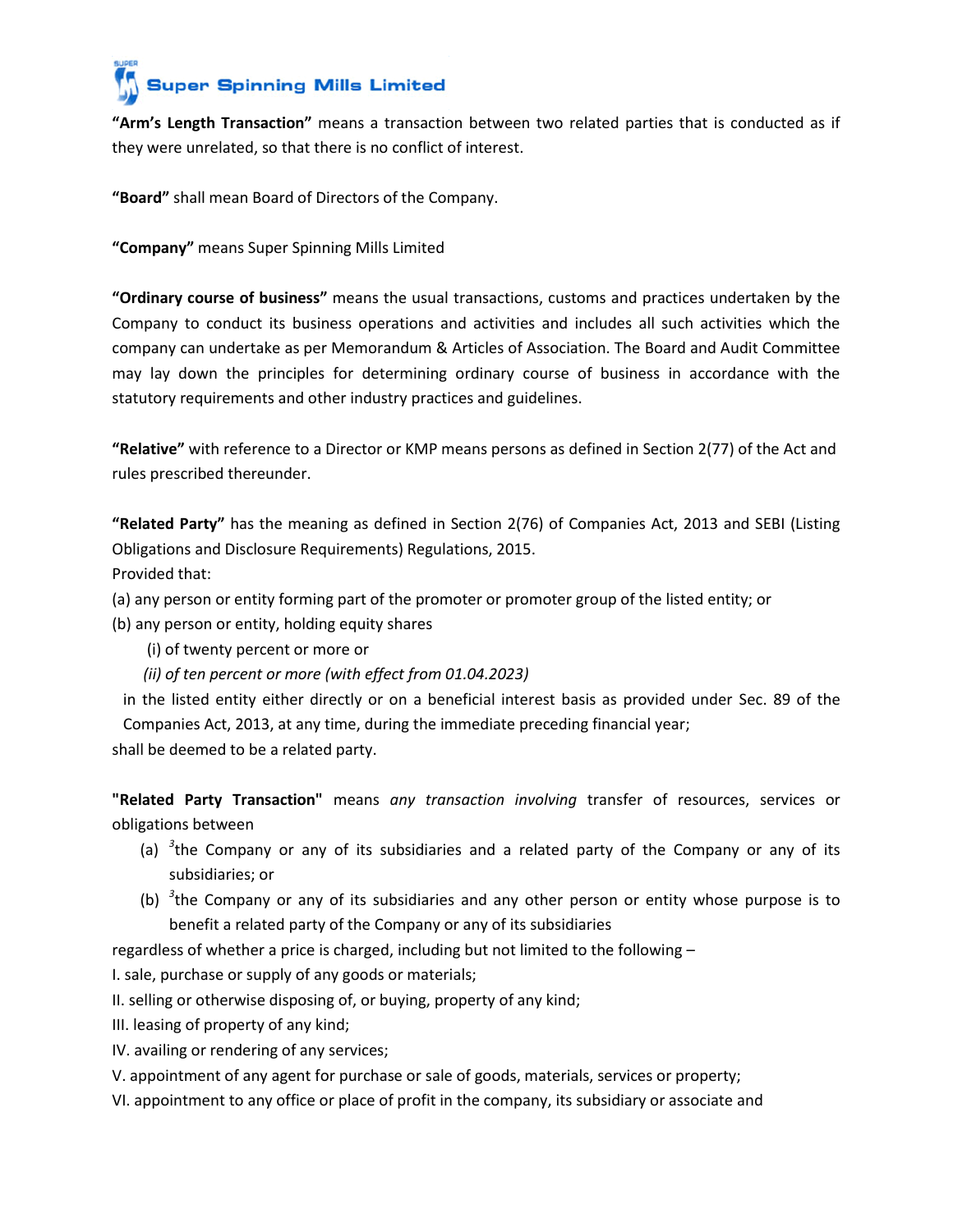

VII. underwriting the subscription of any securities or derivatives thereof.

Explanation : A "transaction" with a related party shall be construed to include single transaction or a group of transactions in a contract.

**"Material modifications"** means any modifications to the material related party transactions which were approved by the Audit Committee or Shareholders during the year which will change the complete nature of the transaction and in case of monetary thresholds which is in excess of 10% of the originally approved transaction, in case of exigencies only.

**"Material Related Party Transaction"** means a transaction with a Related Party if the transaction / transactions to be entered into individually or taken together with previous transactions during a financial year, exceed 10% (or such other limit as may be specified under applicable laws/regulations, as the case may be) of the annual consolidated turnover of the Company as per the last audited financial statements of the Company.

Notwithstanding the above, w.e.f July 01<sup>st</sup> 2019, a transaction involving payments made to related party with respect to brand usage or royalty shall be considered material, if the transactions to be entered into individually or taken together with the previous transactions during a financial year exceeds 5% of the annual consolidated turnover of the Company as per the last audited financial statement of the Company<sup>1</sup>.

**"Key Managerial Personnel"** or **"KMP"** shall have the meaning as defined in Companies Act 2013.

Any other term not defined herein shall have the same meaning as defined in the Companies Act, 2013, Regulation 23 of the SEBI (LODR) Regulations 2015, Securities Contract Regulation Act or any other applicable law or regulation.

## **MATERIALITY THRESHOLD**

As per Regulation 23 of the SEBI (LODR) Regulations 2015, a Related Party Transaction would be considered material, if the transaction entered individually or taken together with previous transactions during a financial year, exceed Rs 1000 Crores or 10% of the annual consolidated turnover of the company as per last audited financial statements of the company, whichever is lower.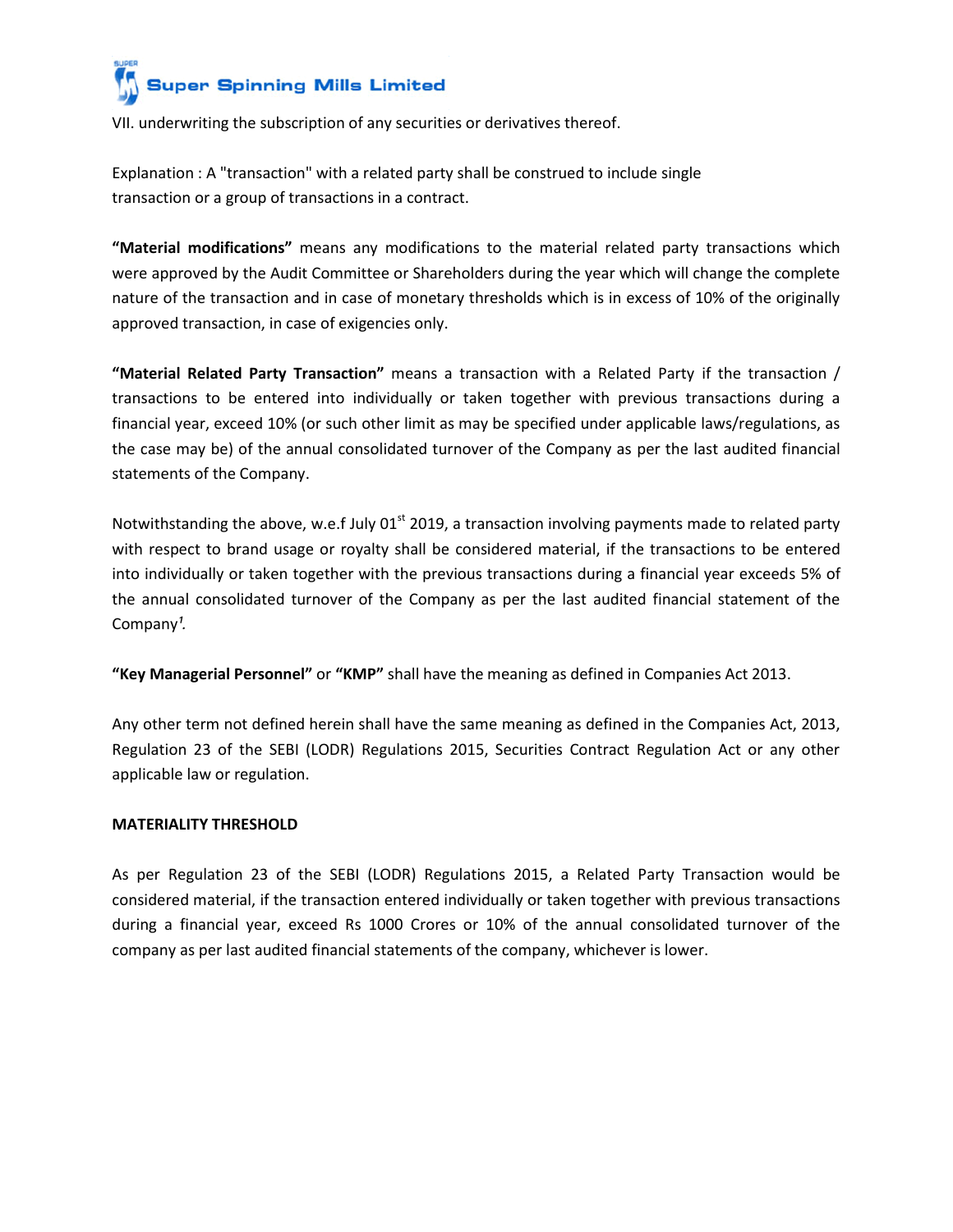

#### **MANNER OF DEALING WITH RELATED PARTY TRANSACTION**

#### **IDENTIFICATION OF RELATED PARTIES**

Super Spinning Mills Limited has formulated guidelines for identification and updating the list of related parties as prescribed under Section 2(76) of the Act read with the Rules framed there under and Regulation 23 of the SEBI (LODR) Regulations 2015.

#### **IDENTIFICATION OF RELATED PARTY TRANSACTIONS**

Super Spinning Mills Limited has formulated guidelines for identification of related party transactions in accordance with Section 188 of the Act and Regulation 23 of the SEBI (LODR) Regulations 2015.

Super Spinning Mills Limited also formulated guidelines for determining whether the transaction is in the ordinary course of business and at arm's length basis and for this purpose, the Company will seek external domain expert professional opinion, if necessary.

#### **PROCEDURE FOR APPROVAL OF RELATED PARTY TRANSACTION**

## **APPROVAL OF THE AUDIT COMMITTEE**

All related party transactions irrespective of its materiality *and subsequent material modification,* require prior approval of the Audit Committee. Prior approval of Audit Committee is required for the following Related Party Transactions:

- i. Where Company is a party
- ii. Where subsidiary of the Company is a party but the Company is not a party, if the value of such transaction whether entered into individually or taken together with previous transactions during a financial year exceeds ten per cent of the annual consolidated turnover, as per the last audited financial statements of the Company.
- iii. With effect from April 1, 2023, Where subsidiary of the Company is a party but the Company is not a party, if the value of such transaction whether entered into individually or taken together with previous transactions during a financial year, exceeds ten per cent of the annual standalone turnover, as per the last audited financial statements of the subsidiary;
- iv. Transaction of the Company and/or its subsidiaries with unrelated parties, the purpose and effect of which is to benefit the Related parties of the Company or any of its subsidiaries.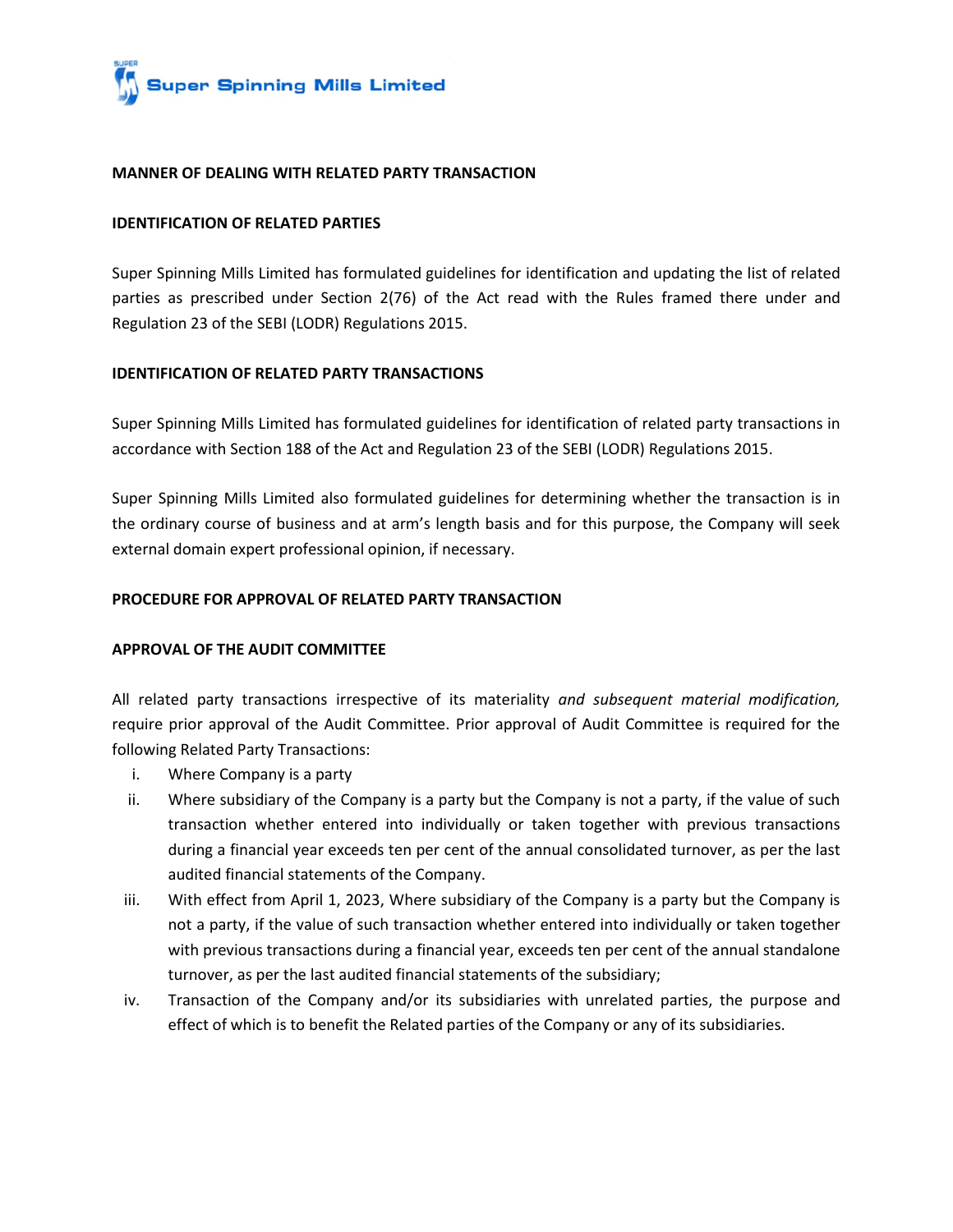# **Super Spinning Mills Limited**

The Audit Committee will take into account following considerations while dealing with the RPTs:-

- Nature of relationship with the related party;
- Nature, material terms and conditions, monetary values and particulars of the contract or arrangement;
- Method and manner of determining the pricing and other commercial terms;
- Whether the transaction is at arm's length; and
- Any other information relevant or important for the Audit Committee/ Board to take a decision on the proposed transaction.
- Name of the related party and its relationship with the listed entity or its subsidiary, including nature of its concern or interest (financial or otherwise); Tenure of the proposed transaction (particular tenure shall be specified); Value of the proposed transaction The percentage of the listed entity's annual consolidated turnover, for the immediately preceding financial year, that is represented by the value of the proposed transaction (and for a RPT involving a subsidiary, such percentage calculated on the basis of the subsidiary's annual turnover on a standalone basis shall be additionally provided) If the transaction relates to any loans, inter-corporate deposits, advances or investments made or given by the listed entity or its subsidiary:
	- (i) details of the source of funds in connection with the proposed transaction;
	- (ii) where any financial indebtedness is incurred to make or give loans, inter-corporate deposits, advances or investments, (nature of indebtedness, cost of funds; and tenure);
	- (iii) applicable terms, including covenants, tenure, interest rate and repayment schedule, whether secured or unsecured; if secured, the nature of security; and
	- (iv) the purpose for which the funds will be utilized by the ultimate beneficiary of such funds pursuant to the RPT.
- Justification as to why the RPT is in the interest of the listed entity;
- A copy of the valuation or other external party report, if any such report has been relied upon;
- Percentage of the counter-party's annual consolidated turnover that is represented by the value of the proposed RPT on a voluntary basis;

Any member of the Audit Committee who has a potential interest in any related party transaction will abstain from discussion and voting on the approval of the related party transaction. Only members of the Audit Committee who are independent members shall approve all Related Party Transactions.

# **Omnibus Approval**

The Company may obtain omnibus approval from the Audit Committee for such transactions, subject to compliances with the following conditions:

a. The Audit Committee shall, after obtaining approval of the Board of Directors, lay down the criteria for granting the omnibus approval in line with the Policy and such approval shall be applicable in respect of repetitive transactions;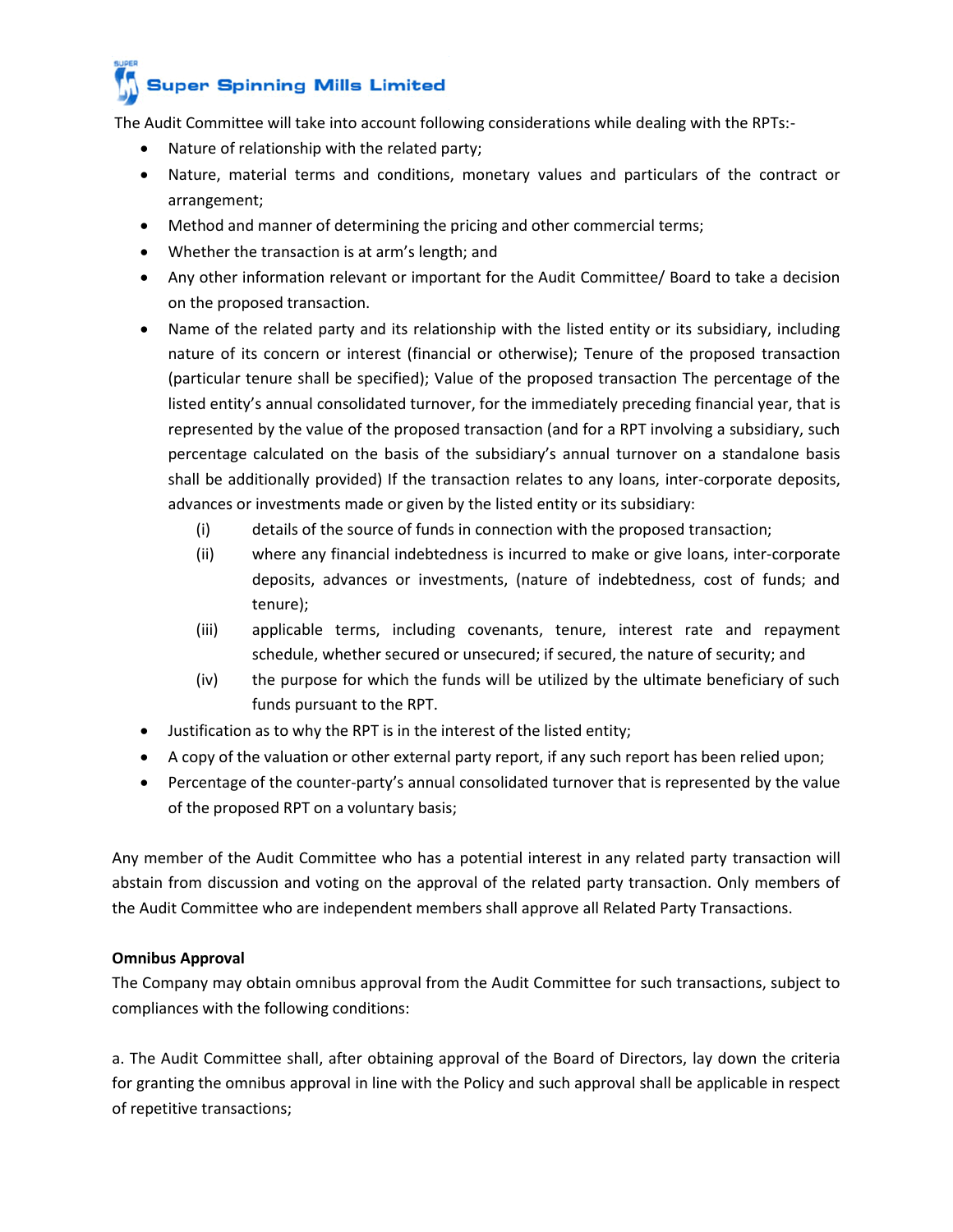

b. The Audit Committee shall satisfy itself the need for such omnibus approval and that such approval is in the interest of the company;

c. The omnibus approval shall provide details of

(i) the name/s of the related party, nature of transaction, period of transaction, maximum aggregated value of the particular type of transaction that can be entered into,

(ii) basis of arriving at the indicative base price / current contracted price and the formula for variation in the price if any and

(iii) such other conditions as the Audit Committee may deem fit.

The threshold limits for RPTs for granting omnibus approval for each financial year, as per the criteria is as follows:

| <b>SNo</b> | <b>Criteria</b>                                                                         | <b>Amount</b> |
|------------|-----------------------------------------------------------------------------------------|---------------|
|            | Maximum value of transactions, in aggregate,   Rs 15 Crores                             |               |
|            | which can be allowed under the omnibus route                                            |               |
|            | Maximum value per transaction which can be   Rs 5 Crores per transaction with a related |               |
|            | allowed                                                                                 | party         |

However, in case of related party transactions which cannot be foreseen and where the above details are not available, Audit Committee may grant omnibus approval provided the value does not exceed Rs.1 crore per transaction. The transaction under this category will also be reported to the Audit Committee.

d. While assessing a proposal for approval under the omnibus route, the Audit Committee is to satisfy itself on the need for such approval and that the same is in the interest of the Company.

e. The Audit Committee shall review, at least on a quarterly basis, the aggregated value and other details of related party transactions transacted into by the company pursuant to each of the omnibus approval given;

f. Such omnibus approval shall be valid for a period not exceeding one year and shall require fresh approval after expiry of one year.

## **APPROVAL OF THE BOARD OF DIRECTORS OF THE COMPANY**

As per the provisions of Section 188 of the Act, all kinds of transactions specified under the said Section and which are not in the ordinary course of business or not at arm's length basis, are placed before the Board for its approval.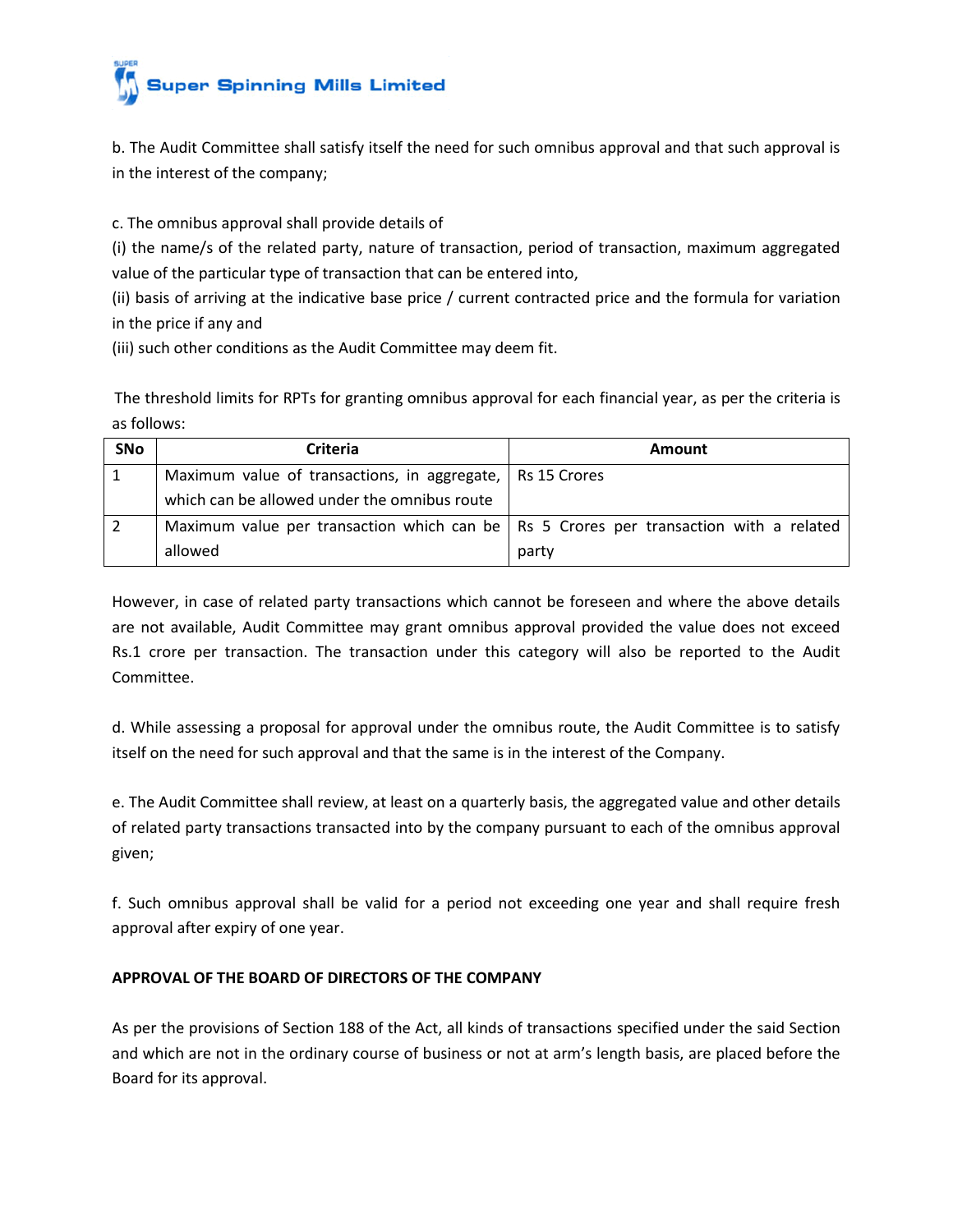**Super Spinning Mills Limited** 

In addition to the above, the following kinds of transactions with related parties are also placed before the Board for its approval:

a) Transactions which may be in the ordinary course of business and at arm's length basis, but which are as per the policy determined by the Board from time to time (i.e. value threshold and/or other parameters) require Board approval in addition to Audit Committee approval;

b) Transactions in respect of which the Audit Committee is unable to determine whether or not they are in the ordinary course of business and/or at arm's length basis and decides to refer the same to the Board for approval;

c) Transactions which are in the ordinary course of business and at arm's length basis, but which in Audit Committee's view requires Board approval

d) Transactions meeting the materiality thresholds laid down in the Policy, which are intended to be placed before the shareholders for approval

# **APPROVAL OF THE SHAREHOLDERS OF THE COMPANY**

All material related party transactions and subsequent material modifications as defined by the audit committee and laid down in under the Policy, shall require prior approval of the shareholders. For this purpose, no related party shall vote to approve such resolutions<sup>1</sup> irrespective of whether the entity is a party to the particular transaction or not.

In addition to the above, all kinds of transactions specified under Section 188 of the Act which (a) are not at Arm's Length or in the ordinary course of business; and (b) exceed the thresholds laid down in Companies (Meetings of Board and its Powers) Rules, 2014 are placed before the Board or shareholders, as applicable for its approval.

## **DISCLOSURES**

Super Spinning Mills Limited shall make appropriate disclosers in its Annual Return, Board's report, and at such other places and to the Stock Exchanges on which equity shares of the Company are listed and such other authority as may be prescribed under the laws.

Board's report shall specify the transactions prescribed in Section 188(1) of the Act with related parties, which are not in ordinary course of business or arm's length basis along with the justification for entering into such transaction.